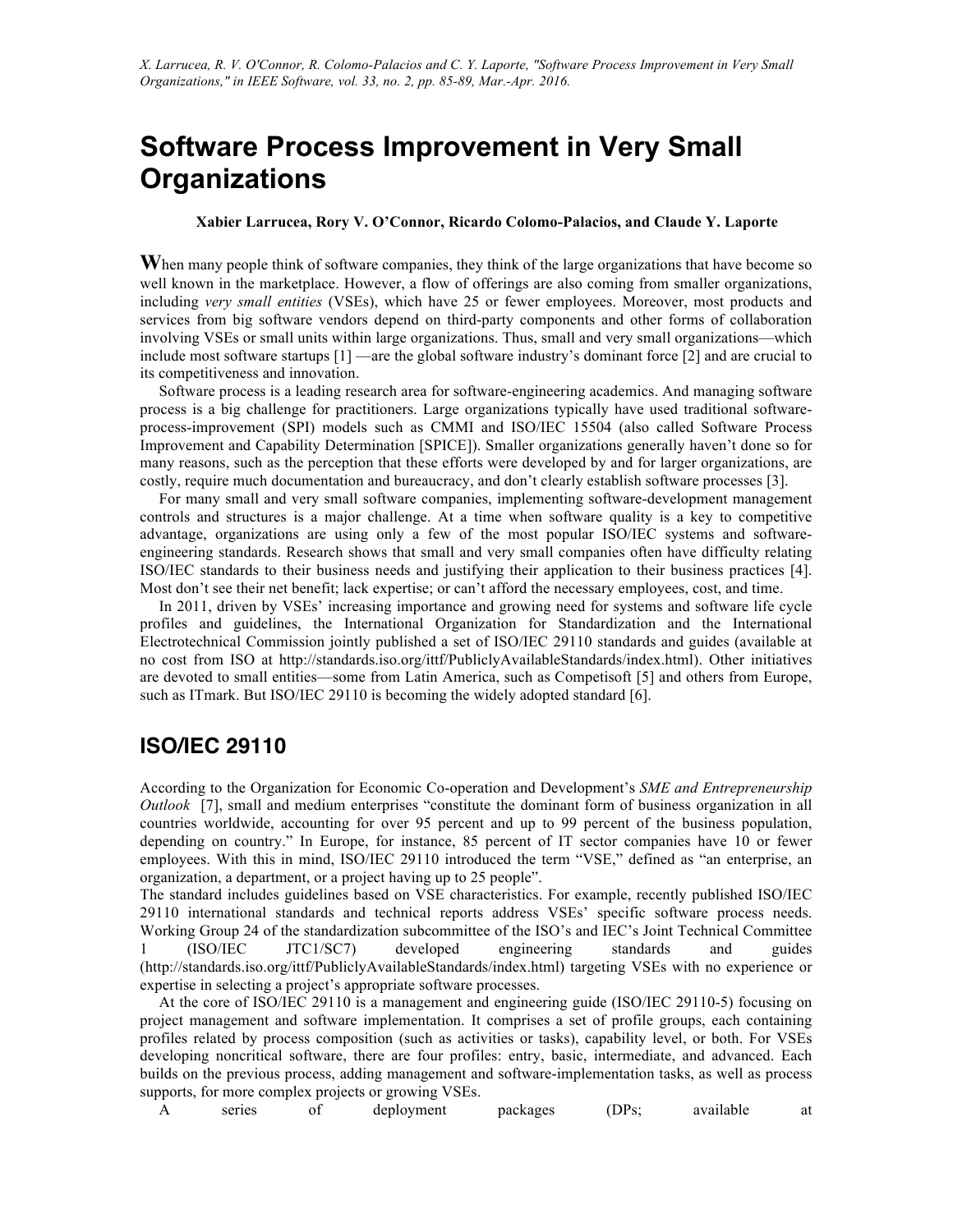http://profs.etsmtl.ca/claporte/English/VSE/index.html) defines guidelines and explains ISO/IEC 29110 processes to help VSEs both deploy the standard and implement the management and engineering guide. Deployment packages typically include process descriptions, activities, tasks, steps, roles, products, templates, checklists, examples, tools, references, and a mapping to other standards and models. DPs enable VSEs to implement ISO/IEC 29110 processes, activities, and tasks without having to implement the management and engineering guide's complete framework.

## **Hurdles and Opportunities**

Rather than provide an exhaustive, systematic ISO/IEC 29110 literature review, an effort performed in 2013 [7], the authors summarize in Tables 1 and 2, respectively, the most common SPI hurdles VSEs face and the opportunities SPI offers them.

| <b>Type</b>      | <b>Name</b>                                        | <b>Description</b>                                                                                                                                                      |
|------------------|----------------------------------------------------|-------------------------------------------------------------------------------------------------------------------------------------------------------------------------|
| Financial        | Deployment costs                                   | There is no consensus on SPI's cost, which includes effort; tool support; and consultancy<br>work on, for example, accreditation and certification.                     |
|                  | Resource prioritization and<br>business continuity | Everyday activities are affected by SPI efforts. If resources are tight, SPI projects could<br>be threatened by inadequate prioritization.                              |
| <b>Skills</b>    | Accurate external support                          | Users need specific technical and general VSE-related skills, which are uncommon, to<br>apply these kinds of models in real settings.                                   |
|                  | Internal support                                   | VSEs are reluctant to devote efforts to train employees how to implement SPI initiatives.                                                                               |
|                  | Sponsor                                            | A lack of continuity in key VSE leaders threatens the stable sponsorship necessary to<br>provide the leadership and shared vision that assures a successful deployment. |
|                  | Business knowledge                                 | SPI initiatives must be adapted to each VSE business domain to help VSEs with<br>regulatory, safety, or other domain-specific SPI regulrements.                         |
| Culture          | Organizational behavior                            | SPI initiatives must manage cultural impact and change resistance.                                                                                                      |
| Reference models | Model diversity                                    | Many reference models could be applied to a VSE in a specific domain, but selecting<br>what is applicable isn't always straightforward.                                 |
|                  | Model adaptation                                   | Correctly interpreting models and requirements (functional and technical) to VSE<br>settings is key.                                                                    |
|                  | Model complexity                                   | One of ISO/IEC 29110's main purposes is reducing current reference models' complexity,<br>but complexity can still be an obstacle because of limited resources.         |

**Table 1. Common VSE barriers to software process improvement.**

We based this on our experience in the field, including involvement in ISO working groups, conference series such as SPICE and European System and Software Process Improvement and Innovation (EuroSPI2), and ITmark, and other certification initiatives. In addition, our conclusions are based on decades of software-industry experience in multiple countries:

- During the past five years, we've spent approximately a combined 4,000 hours in SPI-related industry consulting for small and very small companies.
- In the past five years, we've collaborated on more than 20 industry-based SPI research projects with VSEs.
- We've supervised 30 PhD and master's degree SPI research projects related to small companies.
- Among us are the lead editor of the ISO/IEC 29110 initiative, the editor of the ISO/IEC 29110- 2-1:2015 and ISO/IEC 29110-2:2011 standards, and national-delegation heads and members of ISO/IEC JTC1/SC7 working groups.
- We are involved in several certification activities including those related to ISO/IEC 29110 and ITmark.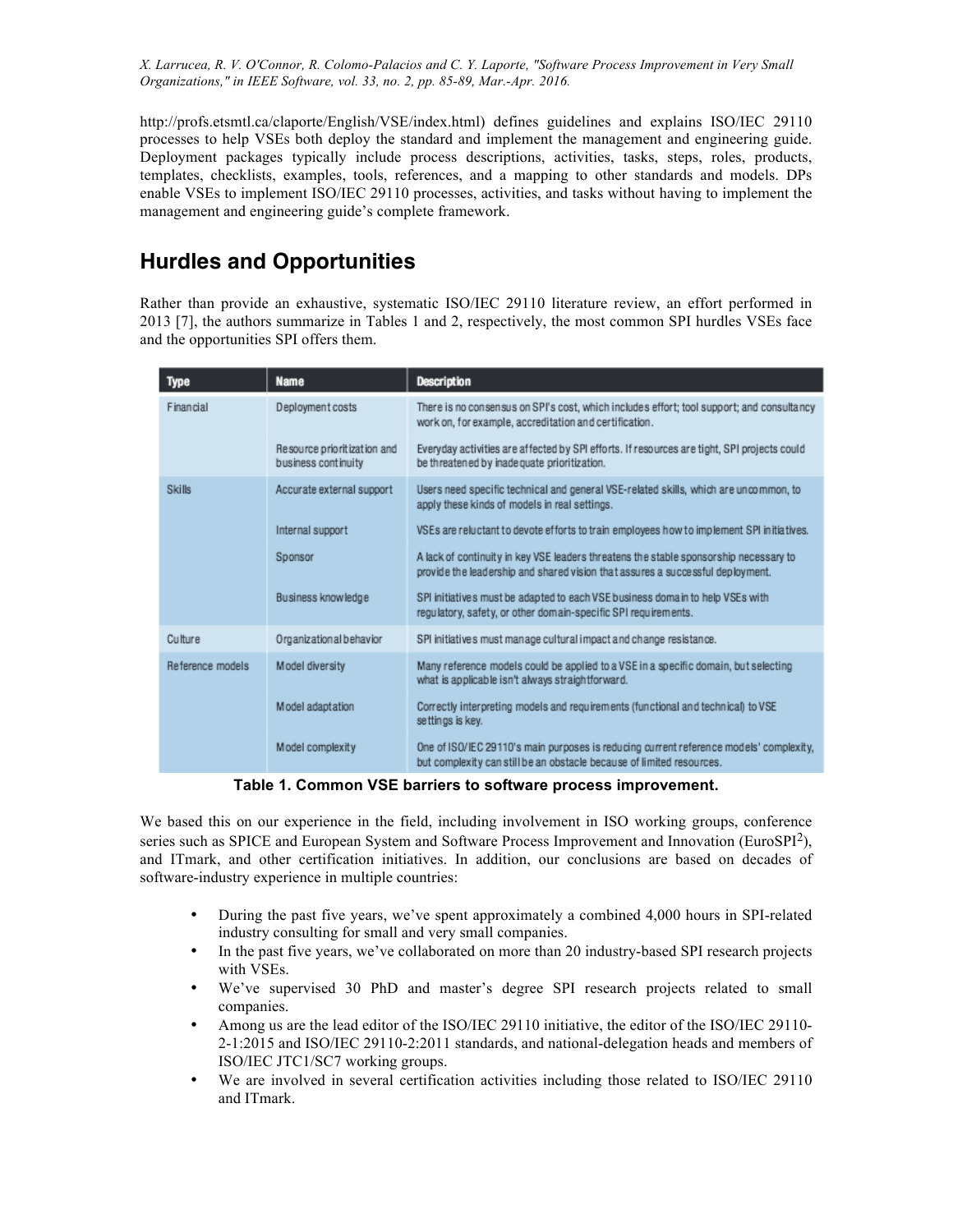- Some of us are key contributors to SPI initiatives such as the *SPI Manifesto* (www.iscn.com/Images/SPI\_Manifesto\_A.1.2.2010.pdf) and the forthcoming *SPI Education, Training and Professionalism Manifesto* [8].
- We've produced more than 100 scientific works related to SPI and small software companies for leading journals, conferences, books, and workshops.

| <b>Type</b>         | <b>Name</b>                          | <b>Description</b>                                                                                                                                                                                                                                                                                                                |
|---------------------|--------------------------------------|-----------------------------------------------------------------------------------------------------------------------------------------------------------------------------------------------------------------------------------------------------------------------------------------------------------------------------------|
| Financial           | Return on investment                 | Benefits, which are more visible in the short term, shouldn't just be measured economically.<br>For instance, reduced waste improves employee engagement.                                                                                                                                                                         |
| Culture             | Organizational behavior              | Compared to other standards, ISO/IEC 29110 represents a simpler guide to process<br>implementation and thus helps organizations smoothly transition.                                                                                                                                                                              |
| Reference<br>models | Personalized models                  | VSEs can develop reference models fitting their requirements.                                                                                                                                                                                                                                                                     |
|                     | Ease of access                       | ISO/IEC 29110's deployment packages are easy to use and enable flexible process<br>deployment, which facilitates rollout.                                                                                                                                                                                                         |
|                     | Progression to advanced<br>standards | ISO/IEC 29110's entry profile, published in 2012, is a stepping-stone to basic, intermediate,<br>and advanced profiles. The ISO and IEC published the basic profile in 2011 and plan to<br>publish the intermediate and advanced profiles in the near future. The ISO/IEC 29110 family<br>is a stepping-stone to other standards. |
| Market              | Clear recognition                    | ISO/IEC 29110 provides a management and engineering guide that clarifies terms and is<br>easier for VSEs to use than a heavyweight reference model.                                                                                                                                                                               |
|                     | Supply chain                         | ISO/IEC 29110's life cycle processes provide guidance to negotiating and agreeing on a<br>service or product to be provided.                                                                                                                                                                                                      |
|                     | Deployment timeline                  | ISO/IEC 29110 represents a minimal set of required work products and thus reduces<br>deployment time and implementation.                                                                                                                                                                                                          |

**Table 2. Common opportunities that software process improvement offers VSEs.**

### **Toward an Experience Factory**

We're using our study of VSEs to build an *experience factory* that will help them start SPI initiatives [9]. For example, we analyzed 74 VSEs based on the ISO/IEC29110 Basic profile. Figure 1 shows, the results for the companies, in terms of companies meeting ISO/IEC 29110 requirements satisfaction, follow a normal distribution, with a mean of 46.99 percent and a standard deviation of 0.15. This indicates that most VSEs already have processes in place that satisfy some basic requirements and shouldn't face much difficulty in fully complying. The areas posing the most problems are software implementation, verification and validation, test cases, test procedure, software components, and software architecture and detailed design.

While work on the experience factory is under way, VSEs can benefit from best practices and performance indicators that we've found so far. Anyone can join our initiatives at http://profs.etsmtl.ca/claporte/english/VSE/ and at http://it-mark.eu/wordpress/?lang=en

**V**SEs must first identify an objective for their SPI initiatives. They can then choose traditional or more innovative approaches, depending on factors such as their needs and current industry trends.

Our experience factory, containing industrial experiences from multiple VSEs, could help companies launch and promote their chosen SPI practices. Being part of a community, VSEs could share experiences and practices to take advantage of others' experiences and knowledge. They could then select the deployment packages that best meet their needs.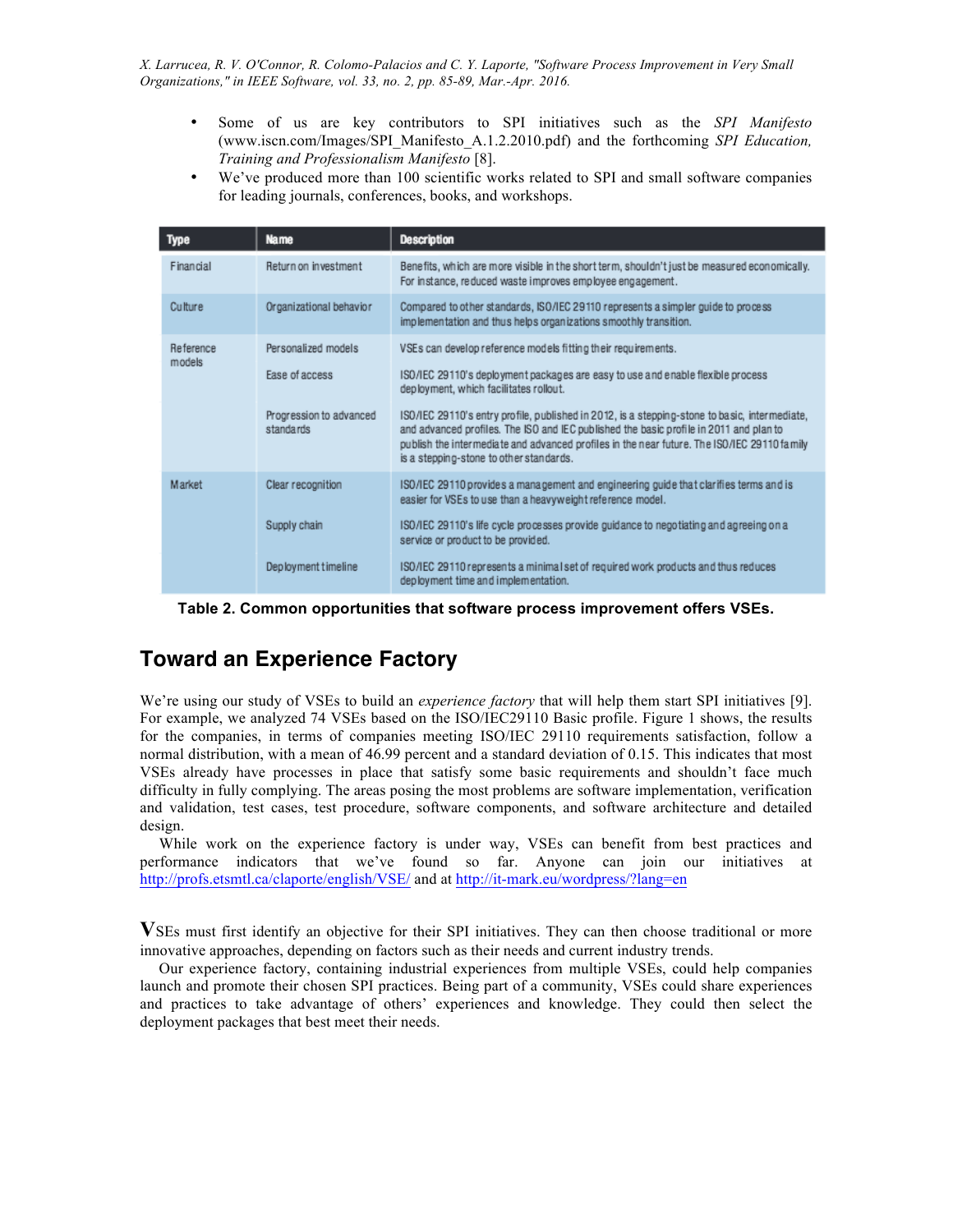

*Figure 1. Results from 74 assessments in VSEs. The X axis shows the percentage of fulfillment resulted from these assessments. The Y axis shows the frequency with respect to these 74 assessments. The X axis represents the percentage of fulfillment with respect to ISO/IE29110 requirements.* 

#### **References**

- [1] C. Giardino et al., "What Do We Know about Software Development in Startups?" IEEE Software, vol. 31, no. 5, 2014, pp. 28–32.
- [2] I. Richardson and C.G. von Wangenheim, "Why Are Small Software Organizations Different?" IEEE Software, vol. 24, no. 1, 2007, pp. 18–22.
- [3] M.L. Sánchez-Gordón and R.V. O'Connor, "Understanding the Gap between Software Process Practices and Actual Practice in Very Small Companies," Software Quality J., 2016, pp. 1–22; http://link.springer.com/article/10.1007/s11219-015-9282-6.
- [4] G. Coleman and R. O'Connor, "Investigating Software Process in Practice: A Grounded Theory Perspective," J. Systems and Software, vol. 81, no. 5, 2008, pp. 772–784.
- [5] H. Oktaba et al., "Software Process Improvement: The Competisoft Project," Computer, vol. 40, no. 10, 2007, pp. 21–28.
- [6] C.Y. Laporte, S. Alexandre, and R.V. O'Connor, "A Software Engineering Lifecycle Standard for Very Small Enterprises," Software Process Improvement, R.V. O'Connor et al., eds., Springer, 2008, pp. 129–141.
- [7] OECD SME and Entrepreneurship Outlook 2005, Organization for Economic Co-operation and Development Publishing, Paris, 2005
- [8] E. Moreno-Campos et al., "Towards Measuring the Impact of the ISO/IEC 29110 Standard: A Systematic Review," Systems, Software and Services Process Improvement, B. Barafort et al., eds., Springer, 2014, pp. 1–12.
- [9] R.V. O'Connor, A. Mitasiunas, and M. Ross, eds., *Proc. 1st Int'l Workshop Software Process Education, Training, and Professionalism* (SPETP 15), 2015.
- [10] C. Wohlin et al., *Experimentation in Software Engineering*, Springer, 2012.
- [11] X. Larrucea and I. Santamaria, "ITmark as an ISO 29110 Profile: Building an Experience Factory," *Systems, Software and Services Process Improvement*, Springer, 2015.